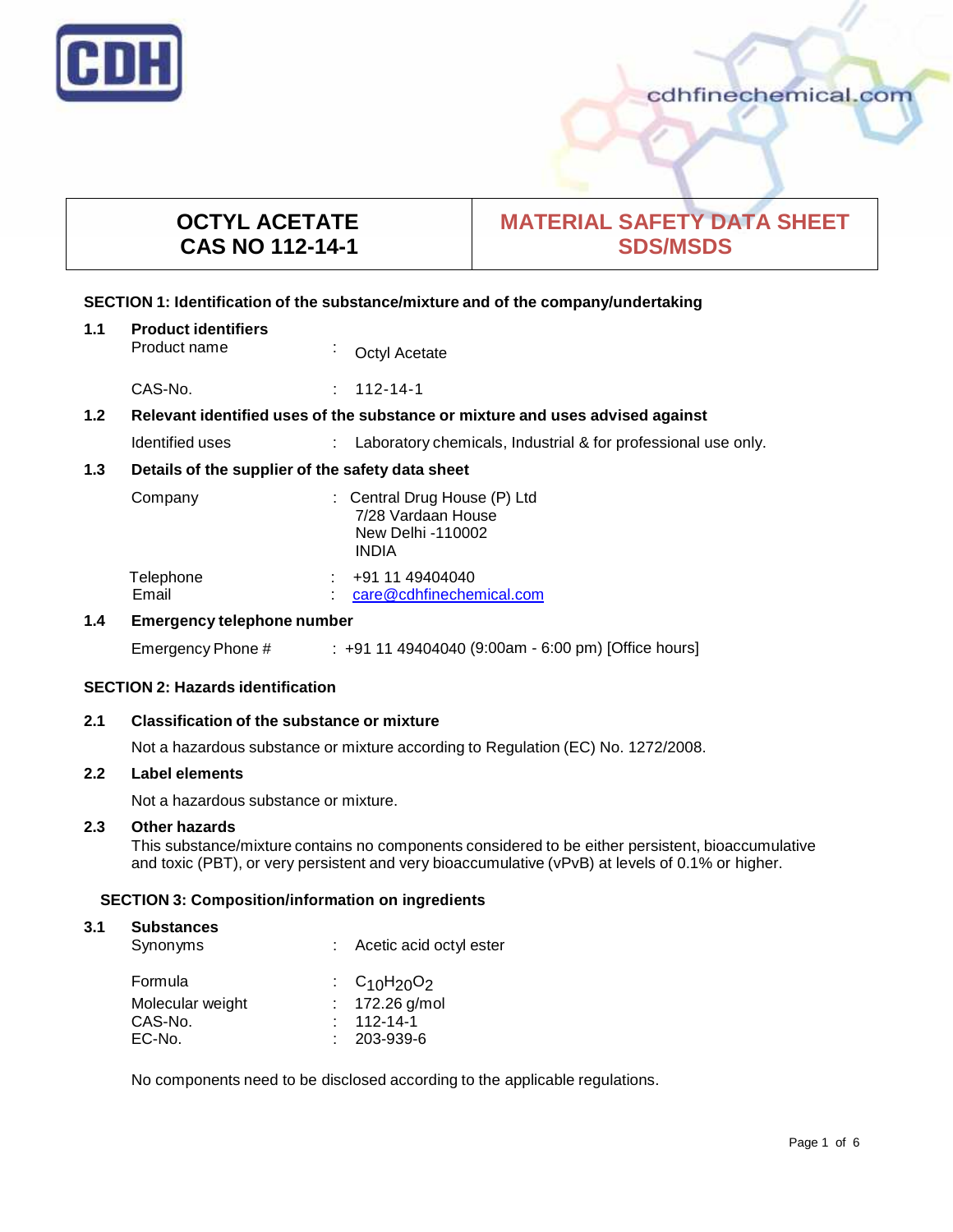#### **SECTION 4: First aid measures**

#### **4.1 Description of first aid measures**

#### **General advice**

Consult a physician. Show this safety data sheet to the doctor in attendance.

#### **If inhaled**

If breathed in, move person into fresh air. If not breathing, give artificial respiration. Consult a physician.

#### **In case of skin contact**

Wash off with soap and plenty of water. Consult a physician.

#### **In case of eye contact**

Flush eyes with water as a precaution.

#### **If swallowed**

Do NOT induce vomiting. Never give anything by mouth to an unconscious person. Rinse mouth with water. Consult a physician.

- **4.2 Most important symptoms and effects, both acute and delayed** The most important known symptoms and effects are described in the labelling (see section 2.2) and/or in section 11
- **4.3 Indication of any immediate medical attention and special treatment needed** No data available

#### **SECTION 5: Firefighting measures**

#### **5.1 Extinguishing media**

**Suitable extinguishing media** Use water spray, alcohol-resistant foam, dry chemical or carbon dioxide.

- **5.2 Special hazards arising from the substance ormixture** Carbon oxides
- **5.3 Advice for firefighters** Wear self-contained breathing apparatus for firefighting if necessary.

#### **5.4 Further information**

Use water spray to cool unopened containers.

#### **SECTION 6: Accidental release measures**

#### **6.1 Personal precautions, protective equipment and emergency procedures**

Use personal protective equipment. Avoid breathing vapours, mist or gas. Remove all sources of ignition. Beware of vapours accumulating to form explosive concentrations. Vapours can accumulate in low areas.

For personal protection see section 8.

#### **6.2 Environmental precautions**

Prevent further leakage or spillage if safe to do so. Do not let product enter drains.

- **6.3 Methods and materials for containment and cleaning up** Contain spillage, and then collect with an electrically protected vacuum cleaner or by wet-brushing and place in container for disposal according to local regulations (see section 13). Keep in suitable, closed containers for disposal.
- **6.4 Reference to other sections**

For disposal see section 13.

#### **SECTION 7: Handling and storage**

**7.1 Precautions for safe handling** Avoid inhalation of vapour or mist.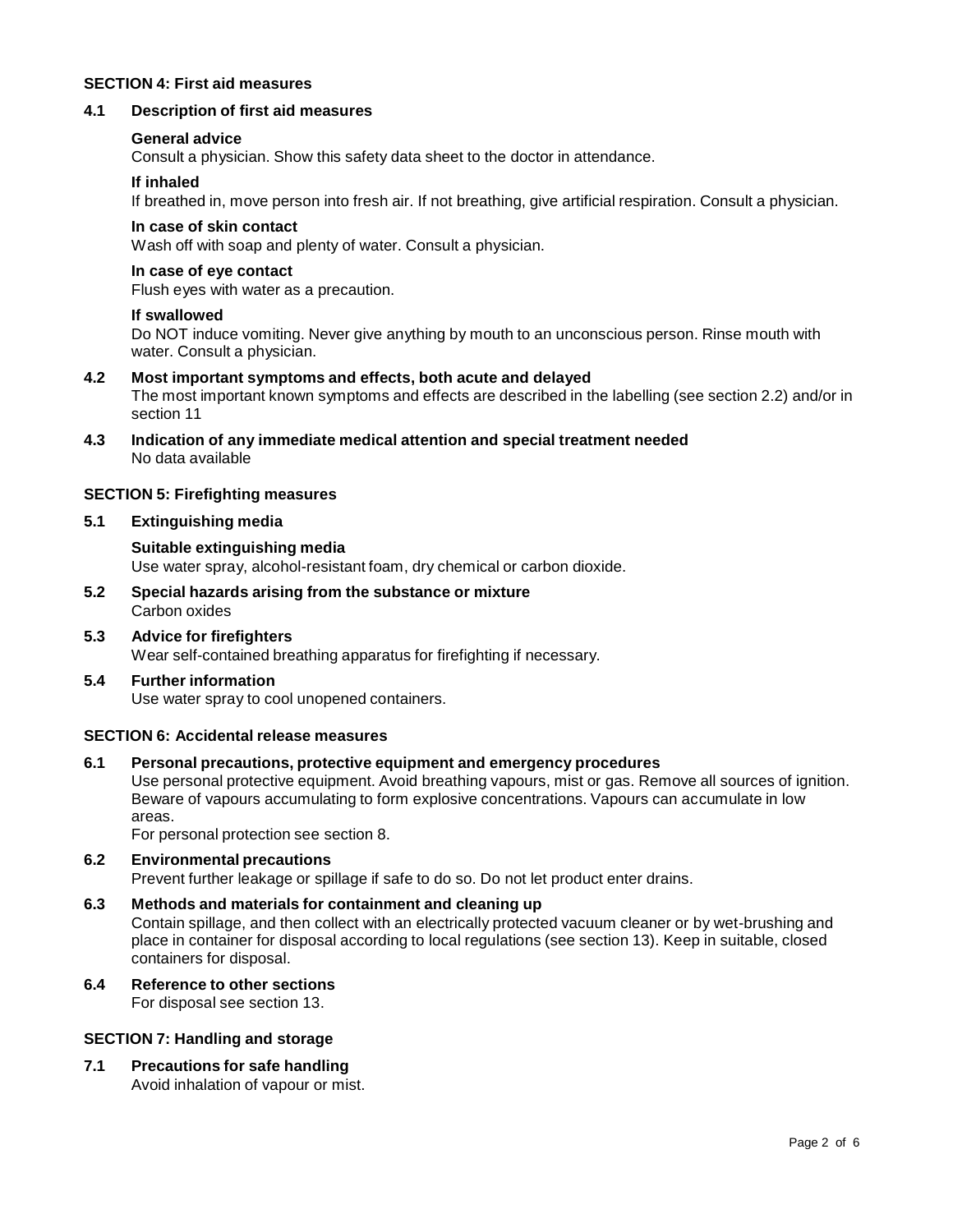Keep away from sources of ignition - No smoking.Take measures to prevent the build up of electrostatic charge.

For precautions see section 2.2.

# **7.2 Conditions for safe storage, including any incompatibilities** Store in cool place. Keep container tightly closed in a dry and well-ventilated place.

Storage class (TRGS 510): Combustible liquids

# **7.3 Specific end use(s)**

Apart from the uses mentioned in section 1.2 no other specific uses are stipulated

# **SECTION 8: Exposure controls/personal protection**

#### **8.1 Control parameters**

**8.2 Exposure controls**

#### **Appropriate engineering controls**

Handle in accordance with good industrial hygiene and safety practice. Wash hands before breaks and at the end of workday.

# **Personal protective equipment**

#### **Eye/face protection**

Safety glasses with side-shields conforming to EN166 Use equipment for eye protection tested and approved under appropriate government standards such as NIOSH (US) or EN 166(EU).

#### **Skin protection**

Handle with gloves. Gloves must be inspected prior to use. Use proper glove removal technique (without touching glove's outer surface) to avoid skin contact with this product. Dispose of contaminated gloves after use in accordance with applicable laws and good laboratory practices. Wash and dry hands.

#### **Body Protection**

Impervious clothing, The type of protective equipment must be selected according to the concentration and amount of the dangerous substance at the specific workplace.

#### **Respiratory protection**

Where risk assessment shows air-purifying respirators are appropriate use (US) or type ABEK (EN 14387) respirator cartridges as a backup to enginee protection, use a full-face supplied air respirator. Use respirators and components tested and approved under appropriate government standards such as NIOSH (US) or CEN (EU).

#### **Control of environmental exposure**

Prevent further leakage or spillage if safe to do so. Do not let product enter drains.

# **SECTION 9: Physical and chemical properties**

#### **9.1 Information on basic physical and chemical properties**

| a) | Appearance                                 | Form: liquid<br>Colour: colourless |
|----|--------------------------------------------|------------------------------------|
| b) | Odour                                      | No data available                  |
| C) | <b>Odour Threshold</b>                     | No data available                  |
| d) | рH                                         | No data available                  |
| e) | Melting point/freezing<br>point            | No data available                  |
| f) | Initial boiling point and<br>boiling range | 211 °C - lit.                      |
| g) | Flash point                                | 86 °C - closed cup                 |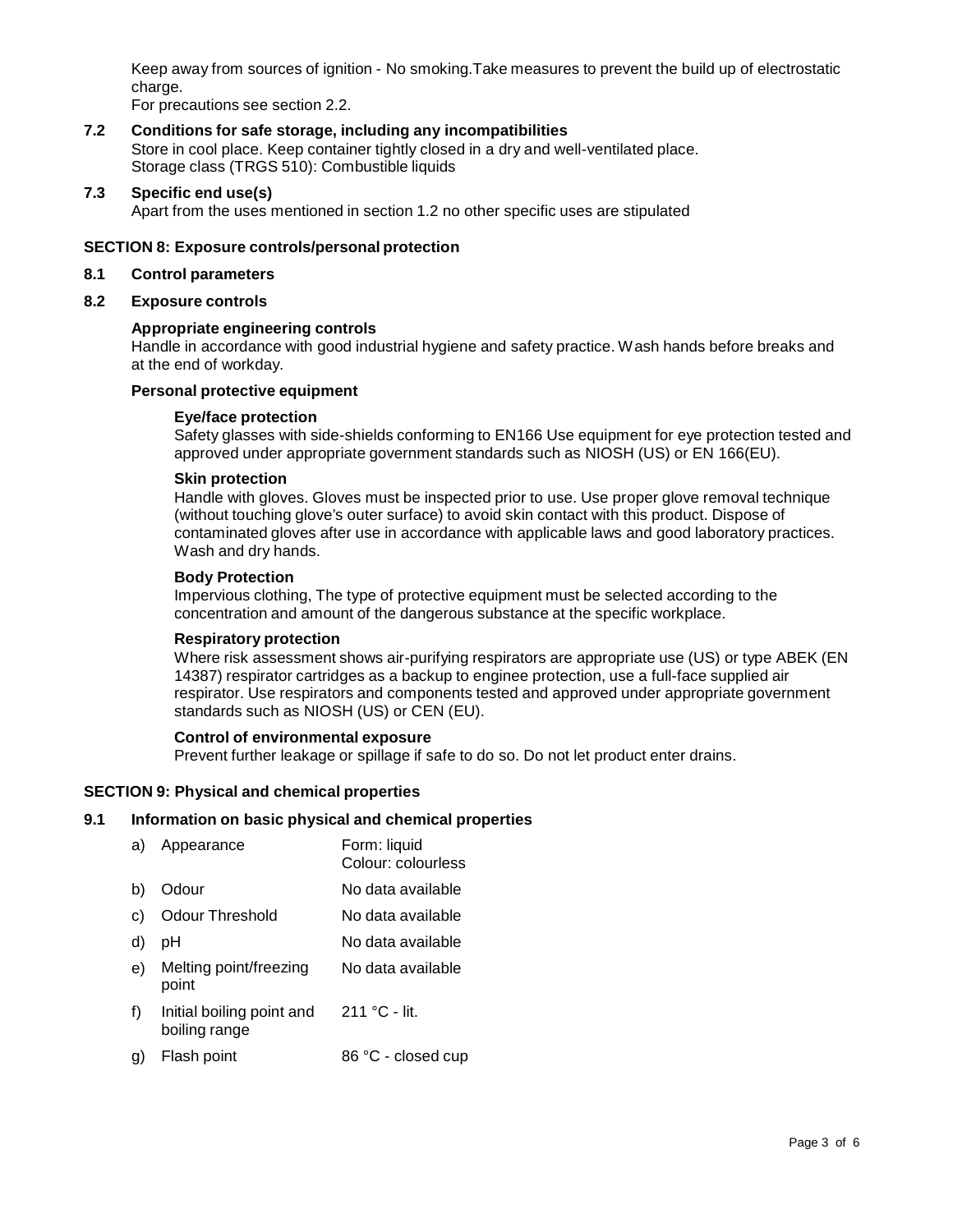|                                             | h)                                     | Evaporation rate                                   | No data available                                                       |
|---------------------------------------------|----------------------------------------|----------------------------------------------------|-------------------------------------------------------------------------|
|                                             | i)                                     | Flammability (solid, gas) No data available        |                                                                         |
|                                             | j)                                     | Upper/lower<br>flammability or<br>explosive limits | Upper explosion limit: $8.14\%$ (V)<br>Lower explosion limit: 0.76 %(V) |
|                                             | k)                                     | Vapour pressure                                    | No data available                                                       |
|                                             | I)                                     | Vapour density                                     | $5.95 - (Air = 1.0)$                                                    |
|                                             | m)                                     | Relative density                                   | 0.867 g/cm3 at 25 $^{\circ}$ C                                          |
|                                             | n)                                     | Water solubility                                   | No data available                                                       |
|                                             | O)                                     | Partition coefficient: n-<br>octanol/water         | No data available                                                       |
|                                             | p)                                     | Auto-ignition<br>temperature                       | No data available                                                       |
|                                             | q)                                     | Decomposition<br>temperature                       | No data available                                                       |
|                                             | r)                                     | Viscosity                                          | No data available                                                       |
|                                             | s)                                     | <b>Explosive properties</b>                        | No data available                                                       |
|                                             | t)                                     | Oxidizing properties                               | No data available                                                       |
| 9.2                                         | Other safety information               |                                                    |                                                                         |
|                                             |                                        | Relative vapour density                            | $5.95 - (Air = 1.0)$                                                    |
| <b>SECTION 10: Stability and reactivity</b> |                                        |                                                    |                                                                         |
| 10.1                                        | <b>Reactivity</b><br>No data available |                                                    |                                                                         |

- **10.2 Chemical stability** Stable under recommended storage conditions.
- **10.3 Possibility of hazardous reactions** No data available
- **10.4 Conditions to avoid** Heat, flames and sparks.

**10.1 Reactivity**

**10.5 Incompatible materials** Strong oxidizing agents, Strong bases

# **10.6 Hazardous decomposition products**

Hazardous decomposition products formed under fire conditions. - Carbon oxides Other decomposition products - No data available In the event of fire: see section 5

# **SECTION 11: Toxicological information**

# **11.1 Information on toxicological effects**

# **Acute toxicity**

LD50 Oral - Rat - 3,000 mg/kg(n-Octyl acetate) LD50 Dermal - Rabbit - > 5,000 mg/kg(n-Octyl acetate)

# **Skin corrosion/irritation**

Skin - Rabbit(n-Octyl acetate)

**Serious eye damage/eye irritation** No data available(n-Octyl acetate)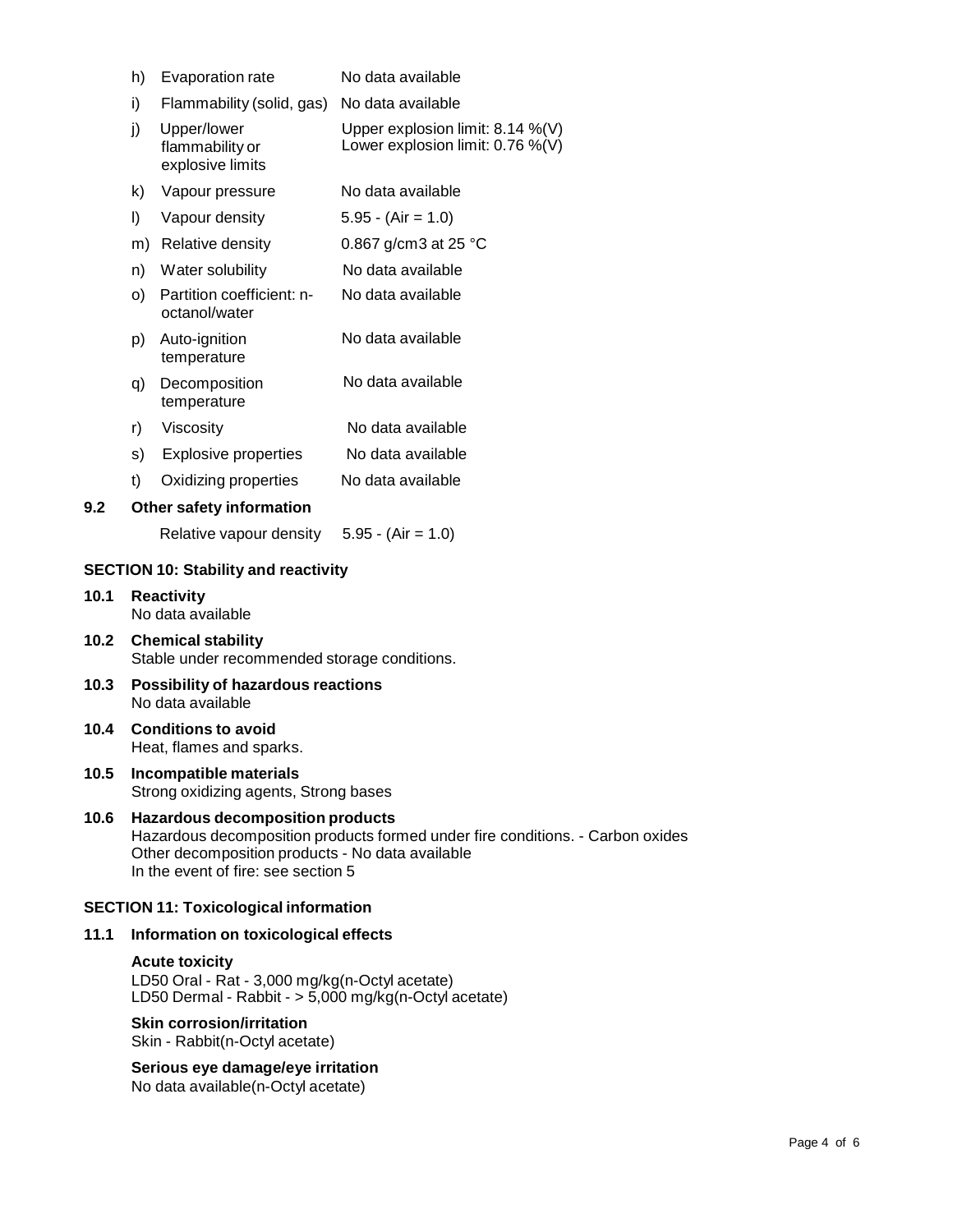#### **Respiratory orskin sensitisation**

No data available(n-Octyl acetate)

#### **Germ cell mutagenicity**

No data available(n-Octyl acetate)

# **Carcinogenicity**

IARC: No component of this product present at levels greater than or equal to 0.1% is identified as probable, possible or confirmed human carcinogen by IARC.

#### **Reproductive toxicity**

No data available(n-Octyl acetate)

**Specific target organ toxicity - single exposure** No data available(n-Octyl acetate)

#### **Specific target organ toxicity - repeated exposure** No data available

**Aspiration hazard** No data available(n-Octyl acetate)

#### **Additional Information**

RTECS: Not available

To the best of our knowledge, the chemical, physical, and toxicological properties have not been thoroughly investigated.(n-Octyl acetate)

#### **SECTION 12: Ecological information**

- **12.1 Toxicity** No data available
- **12.2 Persistence and degradability** No data available
- **12.3 Bioaccumulative potential** No data available
- **12.4 Mobility in soil** No data available(n-Octyl acetate)

# **12.5 Results of PBT and vPvB assessment**

This substance/mixture contains no components considered to be either persistent, bioaccumulative and toxic (PBT), or very persistent and very bioaccumulative (vPvB) at levels of 0.1% or higher.

#### **12.6 Other adverse effects**

No data available

#### **SECTION 13: Disposal considerations**

#### **13.1 Waste treatment methods**

#### **Product**

This combustible material may be burned in a chemical incinerator equipped with an afterburner and scrubber. Offer surplus and non-recyclable solutions to a licensed disposal company.

#### **Contaminated packaging**

Dispose of as unused product.